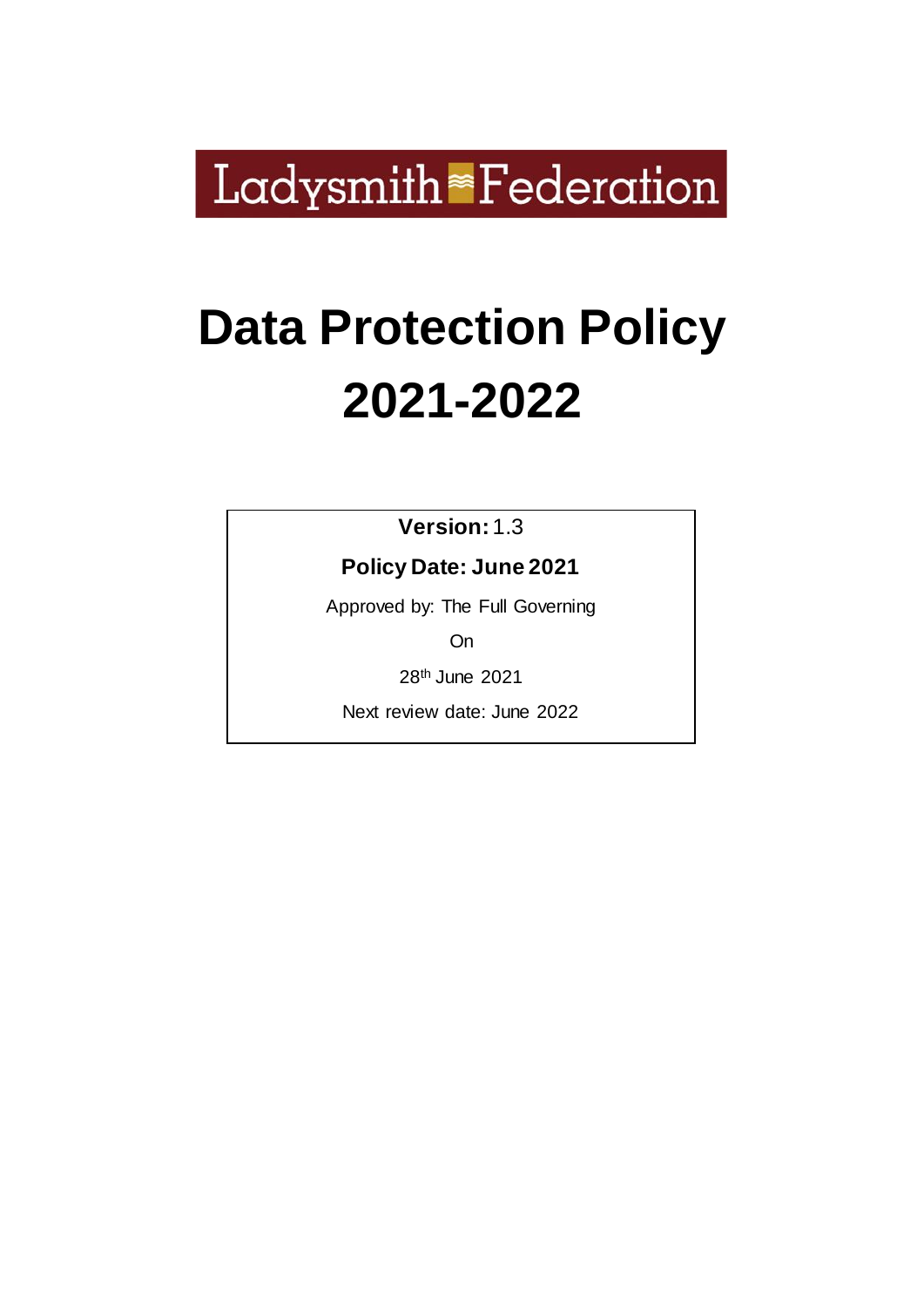## **Contents**

| 1 |      |  |  |  |
|---|------|--|--|--|
| 2 |      |  |  |  |
| 3 |      |  |  |  |
| 4 |      |  |  |  |
|   | 4.1  |  |  |  |
|   | 4.2  |  |  |  |
|   | 4.3  |  |  |  |
|   | 4.4  |  |  |  |
| 5 |      |  |  |  |
|   | 5.1  |  |  |  |
|   | 5.2  |  |  |  |
|   | 5.3  |  |  |  |
|   | 5.4  |  |  |  |
|   | 5.5  |  |  |  |
|   | 5.6  |  |  |  |
|   | 5.7  |  |  |  |
|   | 5.8  |  |  |  |
|   | 5.9  |  |  |  |
|   | 5.10 |  |  |  |
|   | 5.11 |  |  |  |
|   | 5.12 |  |  |  |
|   | 5.13 |  |  |  |
|   | 5.14 |  |  |  |
|   | 5.15 |  |  |  |
|   | 5.16 |  |  |  |
|   | 5.17 |  |  |  |
|   | 5.18 |  |  |  |
| 6 |      |  |  |  |
|   |      |  |  |  |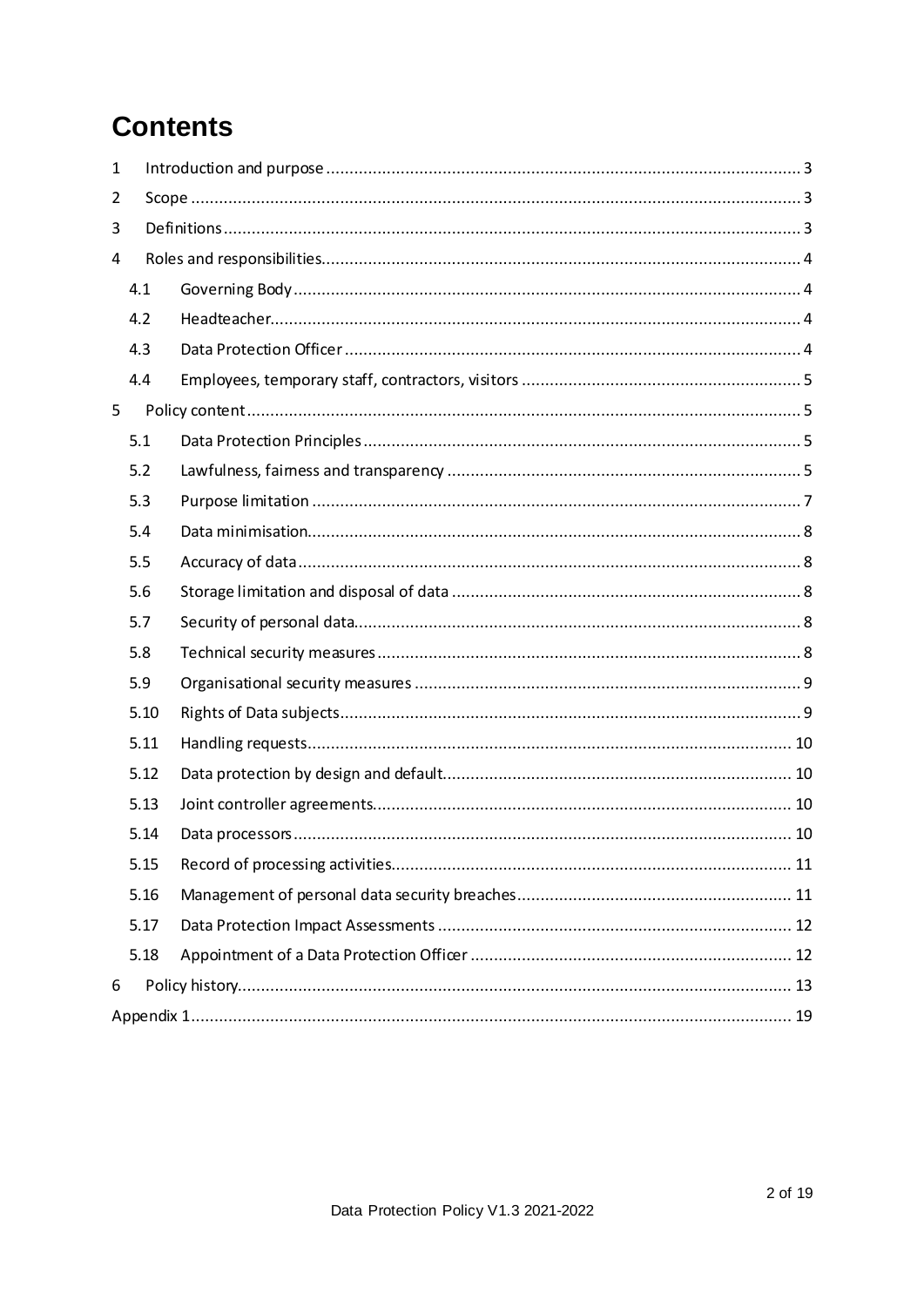## <span id="page-2-0"></span>1 Introduction and purpose

- 1.1 This policy sets out Ladysmith Federation's commitment to handling personal data in line with the General Data Protection Regulation 2016 (UK GDPR) and the Data Protection Act 2018 (collectively referred to as the data protection legislation).
- 1.2 The school is the data controller for the personal data it processes and is registered with the Information Commissioner's Office (ICO) under registration number Z6178388 (Ladysmith Infant & Nursery School) and Z7354736 (Ladysmith Junior School) Details about this registration can be found at [www.ico.org.uk](http://www.ico.org.uk/)
- 1.3 The purpose of this policy is to explain how the school handles personal data under the data protection legislation, and to inform employees and other individuals who process personal data on the school's behalf, of the school's expectations in this regard.

## <span id="page-2-1"></span>2 Scope

- 2.1 This policy applies to the processing of personal data held by the school. This includes personal data held about pupils, parents/carers, employees, temporary staff, governors, visitors and any other identifiable data subjects.
- 2.2 This policy should be read alongside the Personal Data Breach Handling Procedure, Data Protection Request Handling Procedure, E-Safety Policy; ICT Policy, CCTV Policy and Acceptable Use Policy

## <span id="page-2-2"></span>3 Definitions

- 3.1 There are several terms used in the data protection legislation and in this policy, which must be understood by those who process personal data held by the school. These are:
	- Personal data
	- Special categories of personal data
	- Processing
	- Data subject
	- Data controller
	- Data processor
- 3.2 These terms are explained in Appendix 1.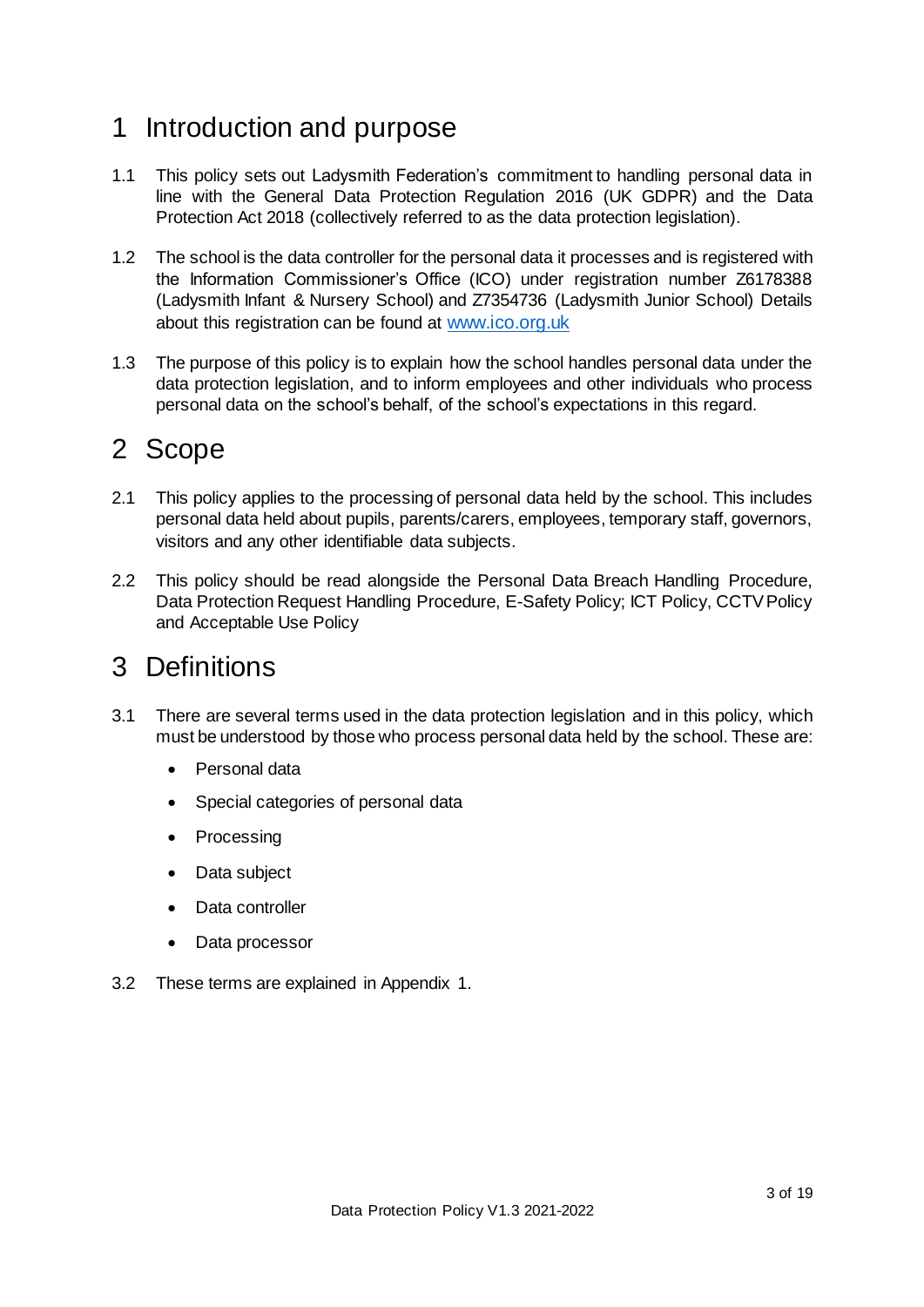## <span id="page-3-0"></span>4 Roles and responsibilities

#### <span id="page-3-1"></span>**4.1 Governing Body**

- 4.1.1 The governing body has overall responsibility for ensuring the school implements this policy and continues to demonstrate compliance with the data protection legislation.
- 4.1.2 This policy shall be reviewed by the governing body on an annual basis.

#### <span id="page-3-2"></span>**4.2 Headteacher**

4.2.1 The Headteacher has day-to-day responsibility for ensuring this policy is adopted and adhered to by employees and other individuals processing personal data on the school's behalf.

#### <span id="page-3-3"></span>**4.3 Data Protection Officer**

- 4.3.1 The Data Protection Officer (DPO) is responsible for carrying out the tasks set out in Article 39 of the General Data Protection Regulation (the GDPR). In summary, the DPO is responsible for:
	- informing and advising the school of their obligations under the data protection legislation
	- monitoring compliance with data protection policies
	- raising awareness and providing training material to employees
	- carrying out audits on the school's processing activities
	- providing advice regarding Data Protection Impact Assessments and monitoring performance
	- co-operating with the Information Commissioner's Office
	- acting as the contact point for data subjects exercising their rights
- 4.3.2 The DPO shall report directly to the governing body and Senior Leadership Team and shall provide regular updates on the school's progress and compliance with the data protection legislation.
- 4.3.3 The school's DPO is an external consultant who performs the role under a service contract. The DPO is Amber Badley, who can be contacted through the school at [lcarter@ladysmithfederation.net](mailto:lcarter@ladysmithfederation.net) or directly via DPO@firebirdltd.co.uk
- 4.3.4 The DPO is supported in their role by a school employee, this person is known as the DPO's Data Protection Link Officer. All enquiries, complaints, requests and suspected breaches of security, should be referred to the Data Protection Link Officer in the first instance, who will then notify the DPO.
- 4.3.5 The school's Data Protection Link Officer is Lorraine carter and can be contacted at [lcarter@ladysmithfederation.net,](mailto:lcarter@ladysmithfederation.net) 01392 255554.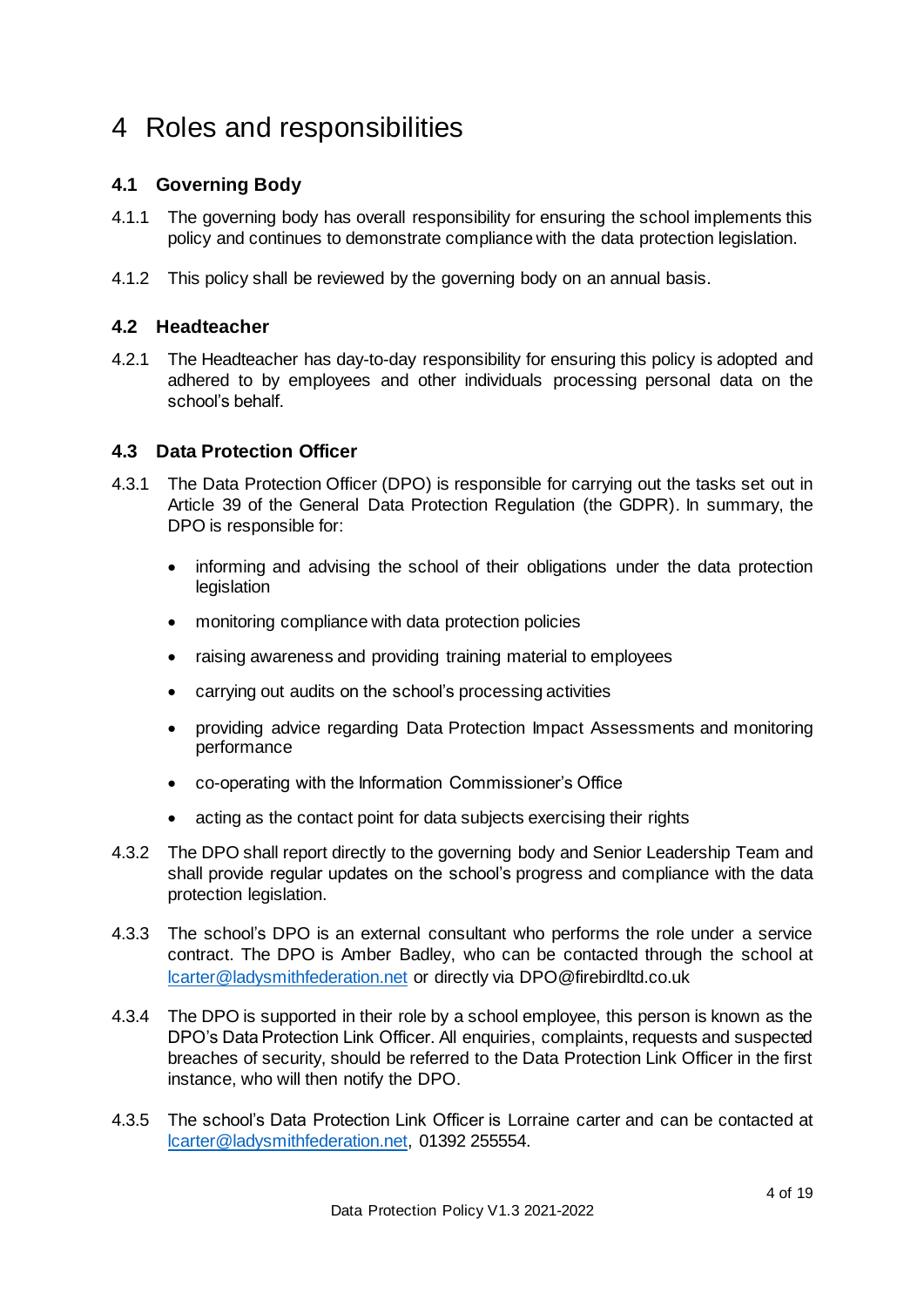#### <span id="page-4-0"></span>**4.4 Employees, temporary staff, contractors, visitors**

- 4.4.1 All employees, temporary staff, contractors, visitors and other individuals processing personal data on behalf of the school, are responsible for complying with the contents of this policy.
- 4.4.2 All individuals shall remain subject to the common law duty of confidentiality when their employment or relationship with the school ends. This does not affect an individual's rights in relation to whistleblowing.
- 4.4.3 Failure to comply with this policy may result in disciplinary action or termination of employment or service contract.
- 4.4.4 All individuals who handle the school's data shall be made aware that unauthorised access, use, sharing or procuring of data, may constitute a criminal offence under the Data Protection Act 2018 and/or the Computer Misuse Act 1990.

## <span id="page-4-1"></span>5 Policy content

#### <span id="page-4-2"></span>**5.1 Data Protection Principles**

- 5.1.1 The GDPR provides a set of principles which govern how the school handles personal data. In summary, these principles state that personal data must be:
	- processed lawfully, fairly and in a transparent manner
	- collected for specified, explicit and legitimate purposes and not further processed in a manner that is incompatible with those purposes
	- adequate, relevant and limited to what is necessary for the purpose it was processed
	- accurate and where necessary kept up to date
	- kept for no longer than is necessary
	- processed in a manner that ensures appropriate security of the data
- 5.1.2 The school shall have appropriate measures and records in place to demonstrate compliance with the data protection principles.
- 5.1.3 All individuals processing personal data controlled by the school, shall comply with the data protection principles in the following manner:

#### <span id="page-4-3"></span>**5.2 Lawfulness, fairness and transparency**

- 5.2.1 *Lawful processing*
- 5.2.2 Personal data will only be processed where there is a lawful basis for doing so. This will be where at least one of the following applies:
	- The data subject has given consent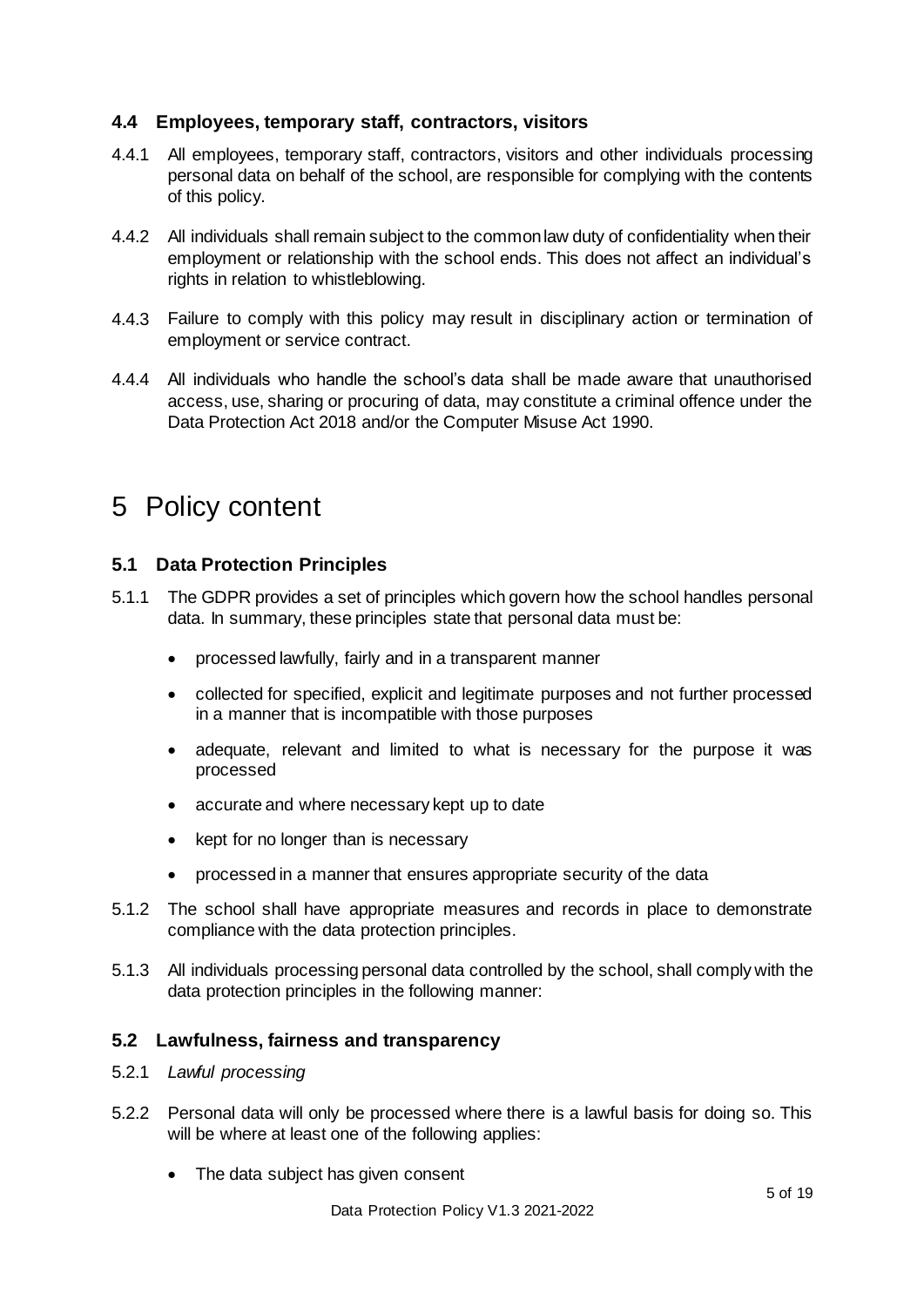- It is necessary for the performance of a contract or entering into a contract with the data subject
- It is necessary for compliance with a legal obligation
- It is necessary to protect the vital interests of a person
- It is necessary for the legitimate interests of the school (where applicable) or third party, except where such interests are overridden by the data subject
- It is necessary for the performance of a task carried out in the public interest or in the exercise of official duties
- 5.2.3 When special categories of personal data are processed (ie data which reveals a person's racial or ethnic data; political opinions; religious or philosophical beliefs; trade union membership; genetic or biometric data (eg fingerprints); health data; sex life or sexual orientation), this shall only be done where a lawful basis has been identified from the list above, and one from the following list:
	- The data subject has given explicit consent
	- The processing is necessary for the purposes of exercising or performing any right or obligation which is imposed on the school in relation to employment, social security and social protection law (e.g. safeguarding individuals at risk; protection against unlawful acts; prevention against fraud)
	- It is necessary to protect the vital interests of any person where the data subject is physically or legally incapable of giving consent
	- The processing is necessary for the establishment, exercise or defence of legal claims
	- The processing is necessary in the substantial public interest
	- The processing is necessary for the assessment of the working capacity of the employee
- 5.2.4 *Consent*
- 5.2.5 Most of the school's processing of personal data will not require consent from data subjects (or their parents/carers as appropriate), as the school needs to process this data in order to carry out its official tasks and public duties as a school.
- 5.2.6 However, there are circumstances when the school is required to obtain consent to process personal data, for example:
	- To collect and use biometric information (such as fingerprints)
	- To send direct marketing or fundraising information by email or text
	- To take and use photographs, digital or video images and displaying, publishing or sharing these in a public arena such as:
		- o on social media;
		- o in the school prospectus;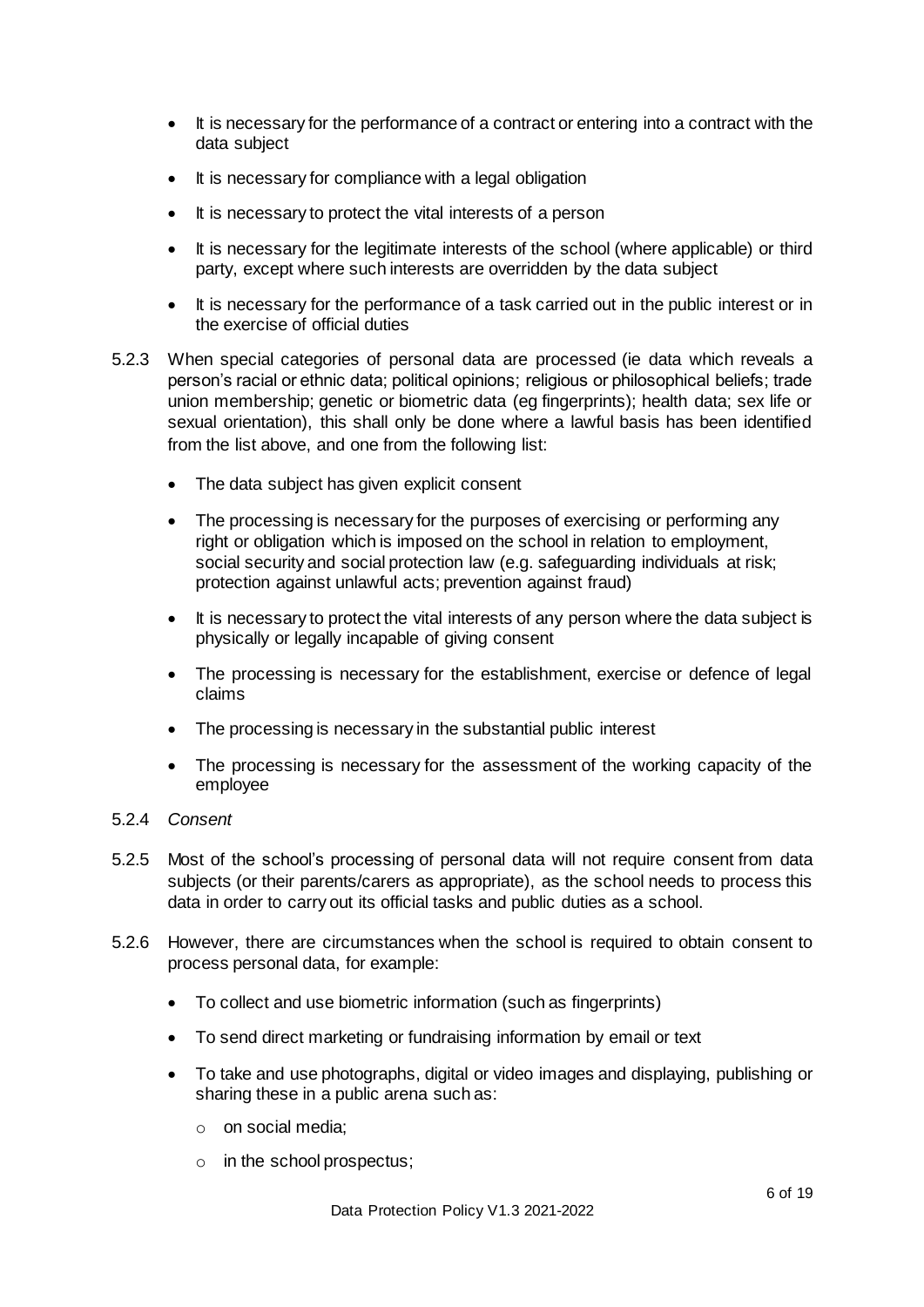- o on the school website;
- o in the press/ media;
- o in the school newsletter
- 5.2.7 When the school relies on consent as its lawful basis, it shall ensure the person providing it has positively opted-in to the proposed activity and is fully informed as to what they are consenting to and any non-obvious consequences of giving or refusing that consent. Consent shall not be assumed as being given if no response has been received e.g. a consent form has not been returned. Where consent is being obtained for the collection or use of children's information, consent shall be obtained from a parent or guardian until the child reaches the age of 12. Consent shall be obtained directly from children aged 13 years and over, where those children are deemed by the school to have sufficient maturity to make the decision themselves (except where this is not in the best interests of the child. In such cases,consentwill be obtained from an adult with parental responsibility for that child).
- 5.2.8 The school shall ensure that where consent is obtained, there is a record of this. Where possible, consent shall be obtained in writing. All forms requesting consent shall include a statement informing the person of their right to withdraw, and an email address so they may notify the school of any changes or withdrawal of consent.
- 5.2.9 *Fairness and transparency*
- 5.2.10 The school shall be fair, open and transparent in the way it handles personal data, and will publish privacy notices which explain:
	- What personal data the school processes and why
	- What our lawful basis is when we process that data
	- Who we might share that data with
	- If we intend to transfer the data abroad
	- How long we keep the data for
	- What rights data subjects have in relation to their data
	- Who our Data Protection Officer is and how to contact them
- 5.2.11 The school's privacy notices shall be clear, concise, easily accessible and published on the school's website. http://www.ladysmithfederation.net. All forms collecting personal data shall include reference to the school's privacy notices and a link provided to their location.

#### <span id="page-6-0"></span>**5.3 Purpose limitation**

5.3.1 The school shall collect personal data for specified (i.e. as described in the school's privacy notices), explicit and legitimate purposes and shall not process this data in any way would could be considered incompatible with those purposes (e.g. using the data for a different and unexpected purpose).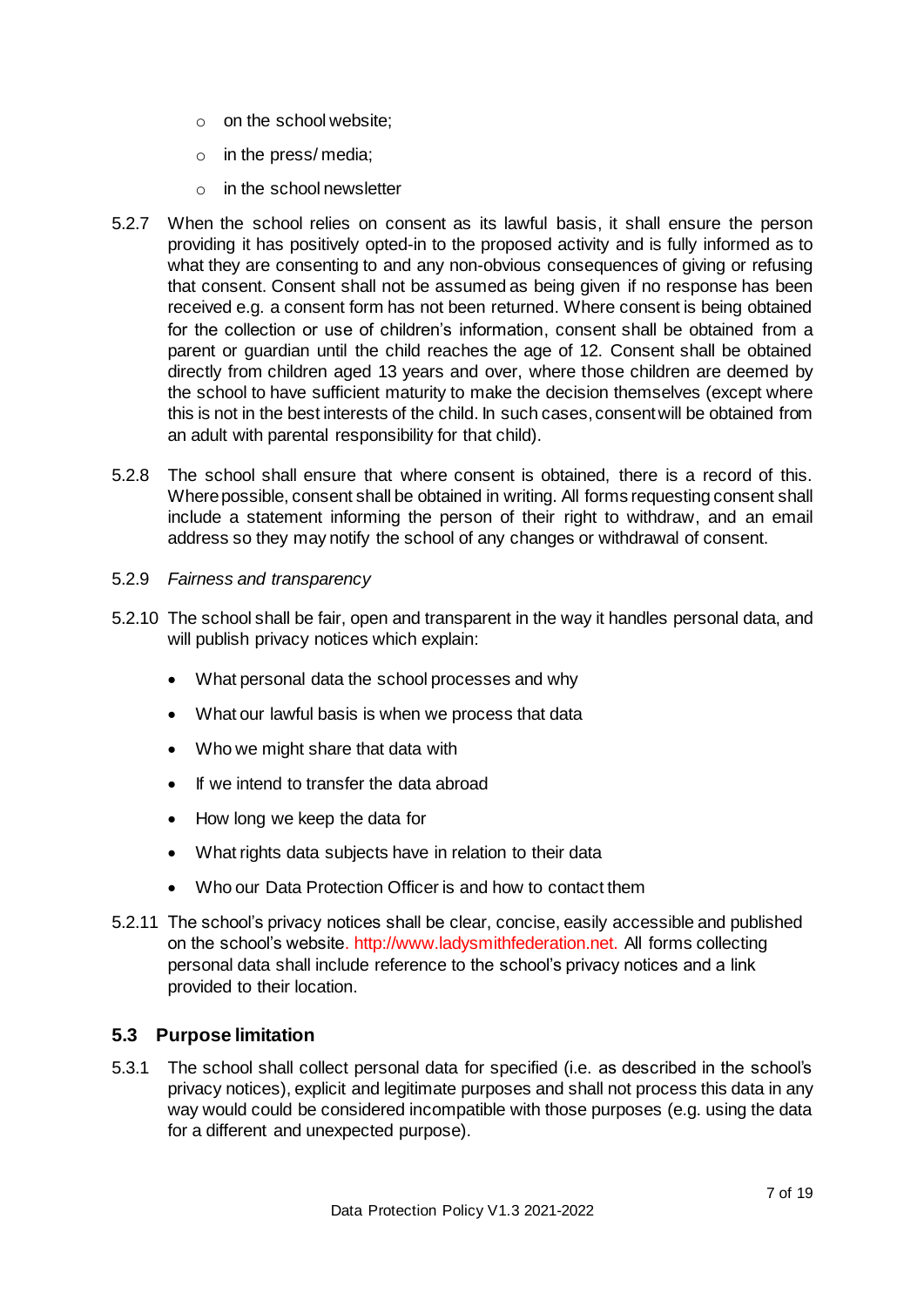#### <span id="page-7-0"></span>**5.4 Data minimisation**

5.4.1 The school shall ensure the personal data it processes is adequate, relevant and limited to what is necessary for the purpose(s) it was collected for.

#### <span id="page-7-1"></span>**5.5 Accuracy of data**

- 5.5.1 The school shall take all reasonable efforts to ensure the personal data it holds is accurate and where necessary kept up to date. Where personal data is found to be inaccurate, this information will be corrected or erased without delay.
- 5.5.2 The school will send frequent reminders, on at least an annual basis, to parents/carers, pupils and employees, to remind them to notify the school of any changes to their contact details or other information.
- 5.5.3 The school shall carry out periodic sample checks of pupil and employee files containing personal data, to ensure the data is accurate and up to date.

#### <span id="page-7-2"></span>**5.6 Storage limitation and disposal of data**

- 5.6.1 The school shall keep personal data for no longer than is necessary for the purpose(s) of the processing. The school shall maintain and follow a Record Retention Schedule, which sets out the timeframes for retaining personal data. This schedule shall be published alongside the school's privacy notices on the website.
- 5.6.2 The school shall designate responsibility for record disposal/deletion to nominated employees, who shall adhere to the school's Record Retention Schedule and ensure the timely and secure disposal of the data.

#### <span id="page-7-3"></span>**5.7 Security of personal data**

5.7.1 The school shall have appropriate security in place to protect personal data against unauthorised or accidental access, disclosure, loss, destruction or damage. This will be achieved by implementing appropriate technical and organisational security measures.

#### <span id="page-7-4"></span>**5.8 Technical security measures**

- 5.8.1 The school shall implement proportionate security measures to protect its network and equipment and the data they contain. This includes, but is not limited to:
	- having a Firewall, anti-virus and anti-malware software in place
	- applying security patches promptly
	- restricting access to systems on a 'need to know' basis
	- enforcing strong password policies; passwords shall be a minimum of 8 characters in length; changed at appropriate intervals and not shared or used by others
	- encrypting laptops, USB/memory sticks and other portable devices or removable media containing personal data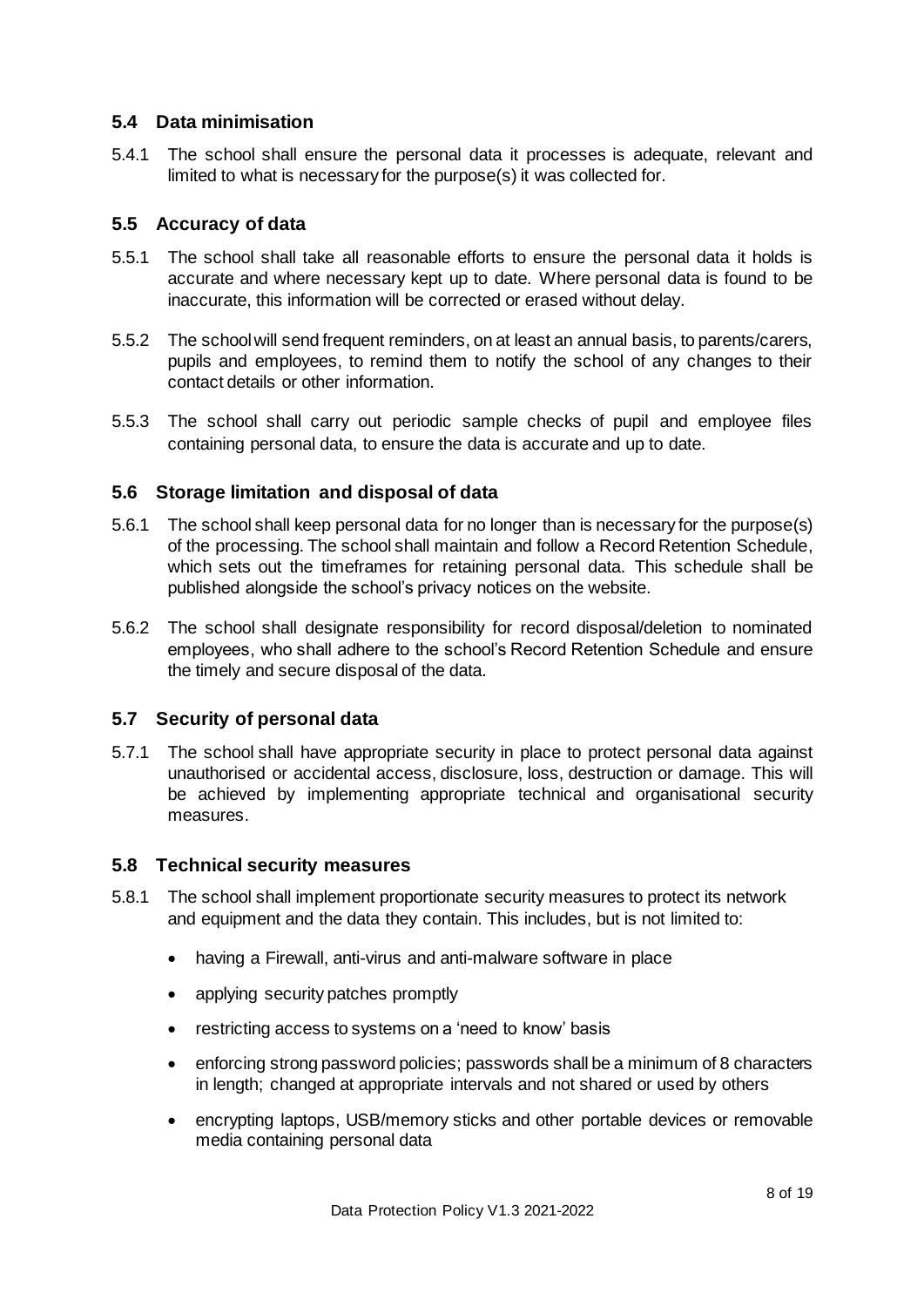- regularly backing up data
- regularly testing the school's disaster recovery and business continuity plans, to ensure data can be restored in a timely manner in the event of an incident

#### <span id="page-8-0"></span>**5.9 Organisational security measures**

- 5.9.1 The school will ensure the following additional measures are also in place to protect personal data:
	- Employees shall sign confidentiality clauses as part of their employment contract
	- Data protection awareness training shall be provided to employees during induction and annually thereafter
	- Policies and guidance shall be in place relating to the handling of personal data whilst during and outside of school. These will be communicated to employees and other individuals as necessary, including policy revisions. A policy declaration shall be signed by employees and retained on their personnel file.
	- Data protection compliance shall be a regular agenda item in governing body and Senior Leadership Team meetings.
	- Cross cutting shredders and/or confidential waste containers will be available on the school's premises and used to dispose of paperwork containing personal data.
	- Appropriate equipment and guidance will be available for employees to use and follow when carrying paperwork off school premises.
	- The school's buildings, offices and where appropriate classrooms, shall be locked when not in use.
	- Paper documents and files containing personal data shall be locked in cabinets/cupboards when not in use, and access restricted on a need to know basis.
	- Procedures shall be in place for visitors coming onto the school's premises. These will include signing in and out at reception, wearing a visitor's badge and being escorted by a school employee (unless the visitor holds a valid Disclosure and Barring Service certificate, or it is otherwise appropriate for the person not to be escorted).
	- The school shall have procedures in place to identify, report, record, investigate and manage personal data breaches in the event of a security incident.

#### <span id="page-8-1"></span>**5.10 Rights of Data subjects**

- 5.10.1 Data subjects have several rights under the data protection legislation. The school shall comply with all valid requests (written or verbal) from data subjects exercising their rights without delay, and within one month at the latest.
- 5.10.2 Data subjects have the right to:
	- Be informed about the use, sharing and storage of their data (this is a privacy notice)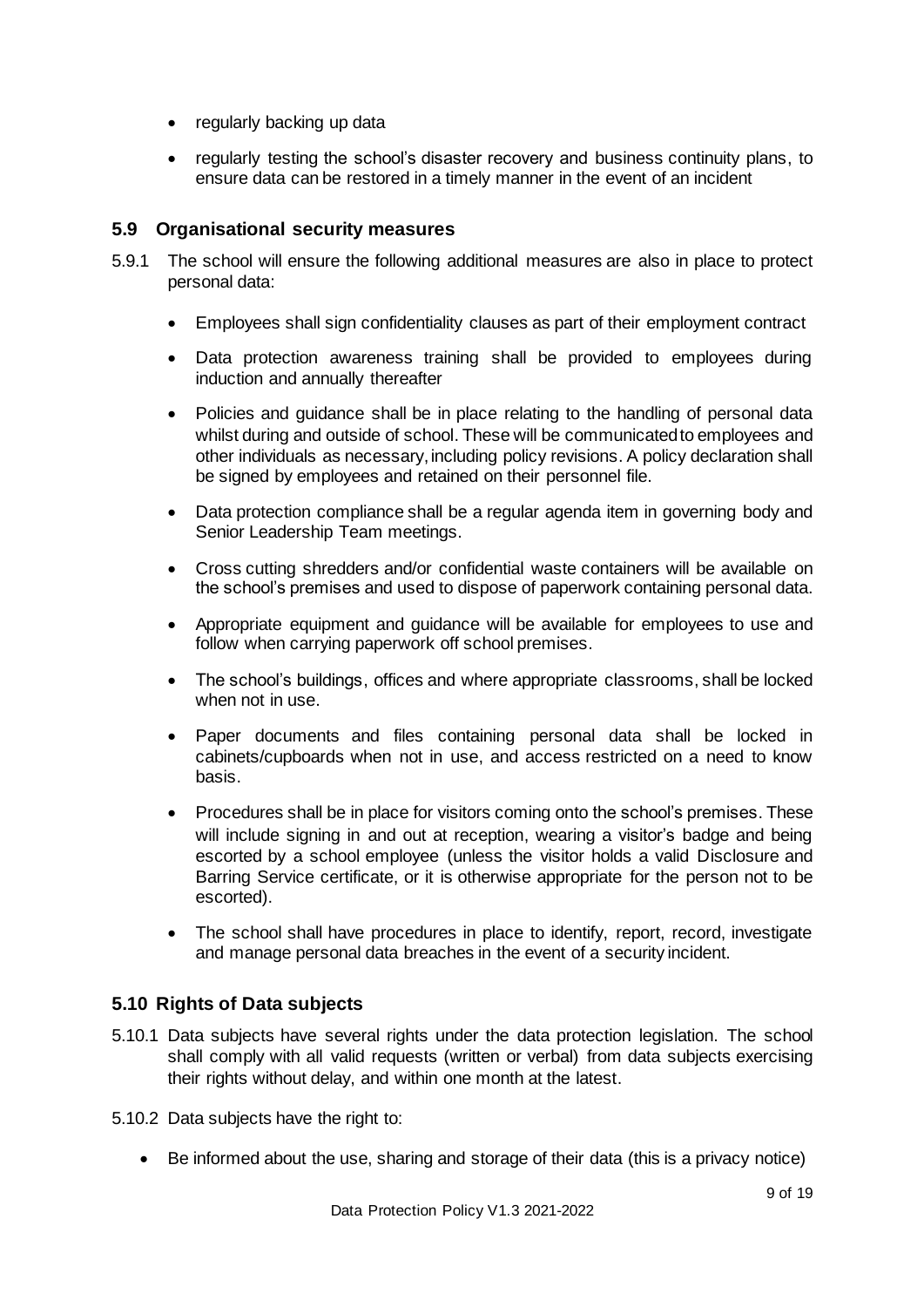- Request access to the personal data the school holds about them (this is a subject access request)
- If their data is inaccurate or incomplete they can request that it is corrected
- Ask for their data to be deleted when it is no longer needed
- Restrict the use of their data in certain circumstances
- Port (transfer) their data to another organisation in certain circumstances
- Object to the use of their data in certain circumstances (this includes direct marketing)
- Prevent automated decisions being taken about them (including profiling)
- Raise a concern with the school about the handling of their personal data. If they remain dissatisfied with school's response, they have the right to escalate this to the Information Commissioner's Office.

#### <span id="page-9-0"></span>**5.11 Handling requests**

5.11.1 Data subjects exercising their rights are recommended to put their request in writing and send it to the school at Ladysmith Infant & Nursery School, Ladysmith Road, Exeter. EX12PS, [infant.admin@ladysmithfederation.net](mailto:infant.admin@ladysmithfederation.net) or Ladysmith Junior School, Pretoria Road, Exeter. EX12PT, [junior.admin@ladysmithfederation.net](mailto:junior.admin@ladysmithfederation.net) Data subjects can also exercise their rights verbally. Requests shall be handled in line with the school's Data Protection Request Handling Procedure.

#### <span id="page-9-1"></span>**5.12 Data protection by design and default**

5.12.1 The school shall have appropriate technical and organisational measures in place which are designed to implement the data protection principles in an effective manner, and will ensure that by default, it will only process personal data where it is necessary to do so. The school's Data Protection Policy and supplementary policies, procedures and guides, explain how the school aims to achieve this.

#### <span id="page-9-2"></span>**5.13 Joint controller agreements**

5.13.1 The school shall sign up to agreements with other data controllers where personal data is shared or otherwise processed on a regular basis, where it is necessary to do so.

#### <span id="page-9-3"></span>**5.14 Data processors**

- 5.14.1 The school shall carry out due diligence checks with prospective data processors (e.g. suppliers providing goods or services which involve the processing of personal data on the school's behalf) to assess they have appropriate technical and organisational measures that are sufficient to implement the requirements of the data protection legislation and to protect the rights of data subjects.
- 5.14.2 Due diligence checks on prospective data processors shall be carried out as part of the school's Data Protection Impact Assessment (DPIA) process. A record shall be kept of the school and Data Protection Officer's findings on a DPIA report.
- 5.14.3 The school shall ensure there are appropriate written contracts/Terms of Service in place with data processors, which contain the relevant clauses listed in Article 28 of the UK GDPR.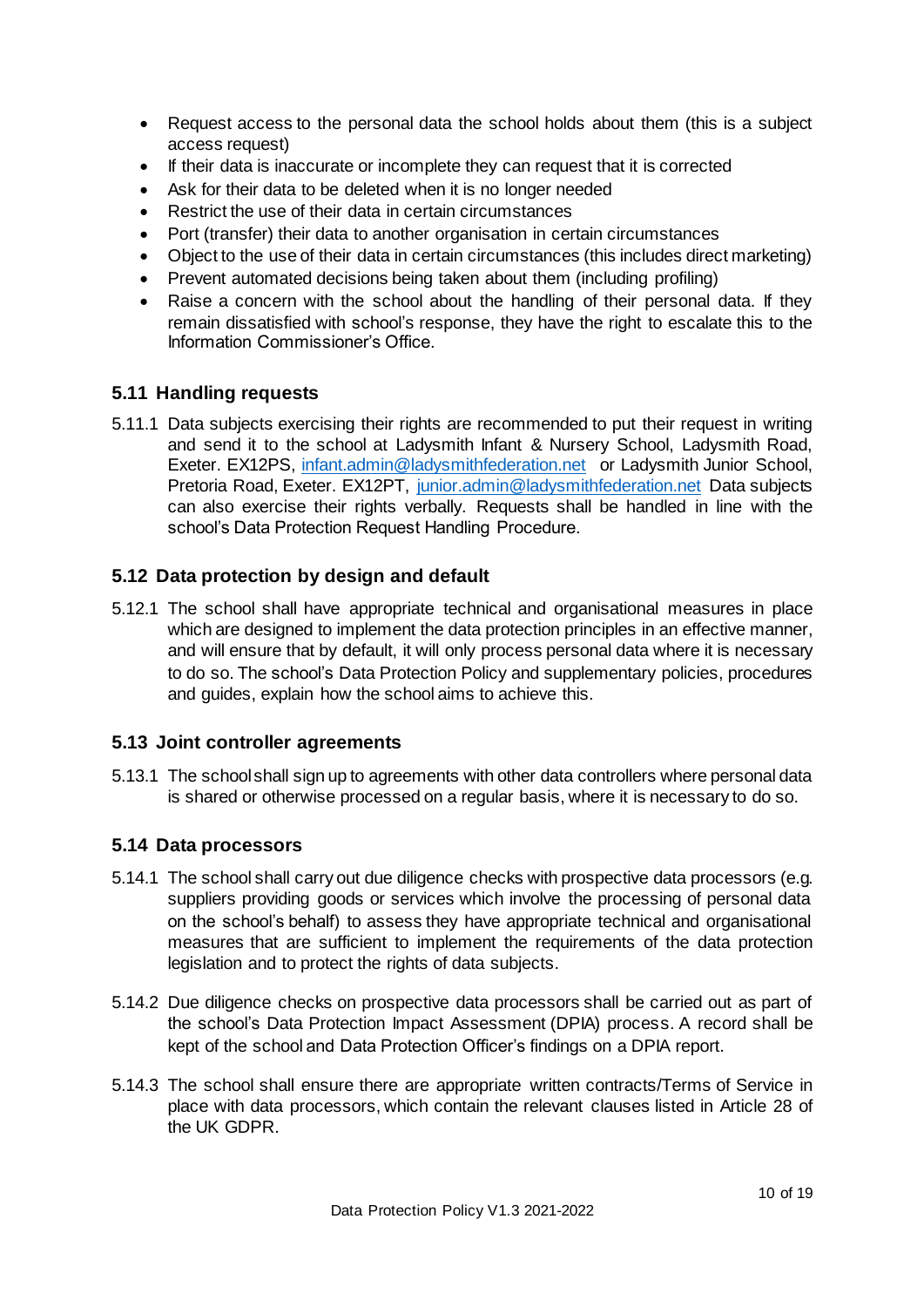#### <span id="page-10-0"></span>**5.15 Record of processing activities**

- 5.15.1 The school shall maintain a record of its processing activities in line with Article 30 of the UK GDPR. This inventory shall contain the following information:
	- Name and contact details of the school and its Data Protection Officer
	- Description of the personal data being processed
	- Categories of data subjects
	- Purposes of the processing and any recipients of the data
	- Information regarding any overseas data transfers and the safeguards around this
	- Retention period for holding the data
	- General description of the security in place to protect the data
- 5.15.2 This inventory shall be reviewed annually and made available to the Information Commissioner upon request.

#### <span id="page-10-1"></span>**5.16 Management of personal data security breaches**

- 5.16.1 The school shall follow the Personal Data Breach Handling Procedure in the event of a personal data security breach. These include incidents resulting in the:
	- unauthorised or accidental disclosure or access to personal data
	- unauthorised or accidental alteration of personal data
	- accidental or unauthorised loss of access or destruction of personal data
- 5.16.2 All personal data security breaches and suspected breaches must be reported to the Data Protection Officer immediately, via the school's Data Protection Link Officer, by emailing [lcarter@ladysmithfederation.net](mailto:lcarter@ladysmithfederation.net) telephone 01392 255554.
- 5.16.3 All incidents will be recorded in the school's data breach log and investigated by a member of the Senior Leadership Team (or other person as appropriate), under the support and direction of the school's Data Protection Officer.
- 5.16.4 *Notification to the ICO and Data Subjects*
- 5.16.5 The Data Protection Officer shall determine whether the school must notify the Information Commissioner's Office and data subjects.
- 5.16.6 Where a breach is likely to result in a risk to the data subject, for example if they could suffer damage, discrimination, disadvantage or distress as a result of the breach, the Data Protection Officer shall notify the Information Commissioner's Office (ICO), within 72hrs of the school becoming aware of the breach.
- 5.16.7 If the breach is likely to result in 'high risks' to data subjects, for example if the breach could lead to identity theft, psychological distress, humiliation, reputational damage or physical harm, the school shall inform the data subject promptly and without delay.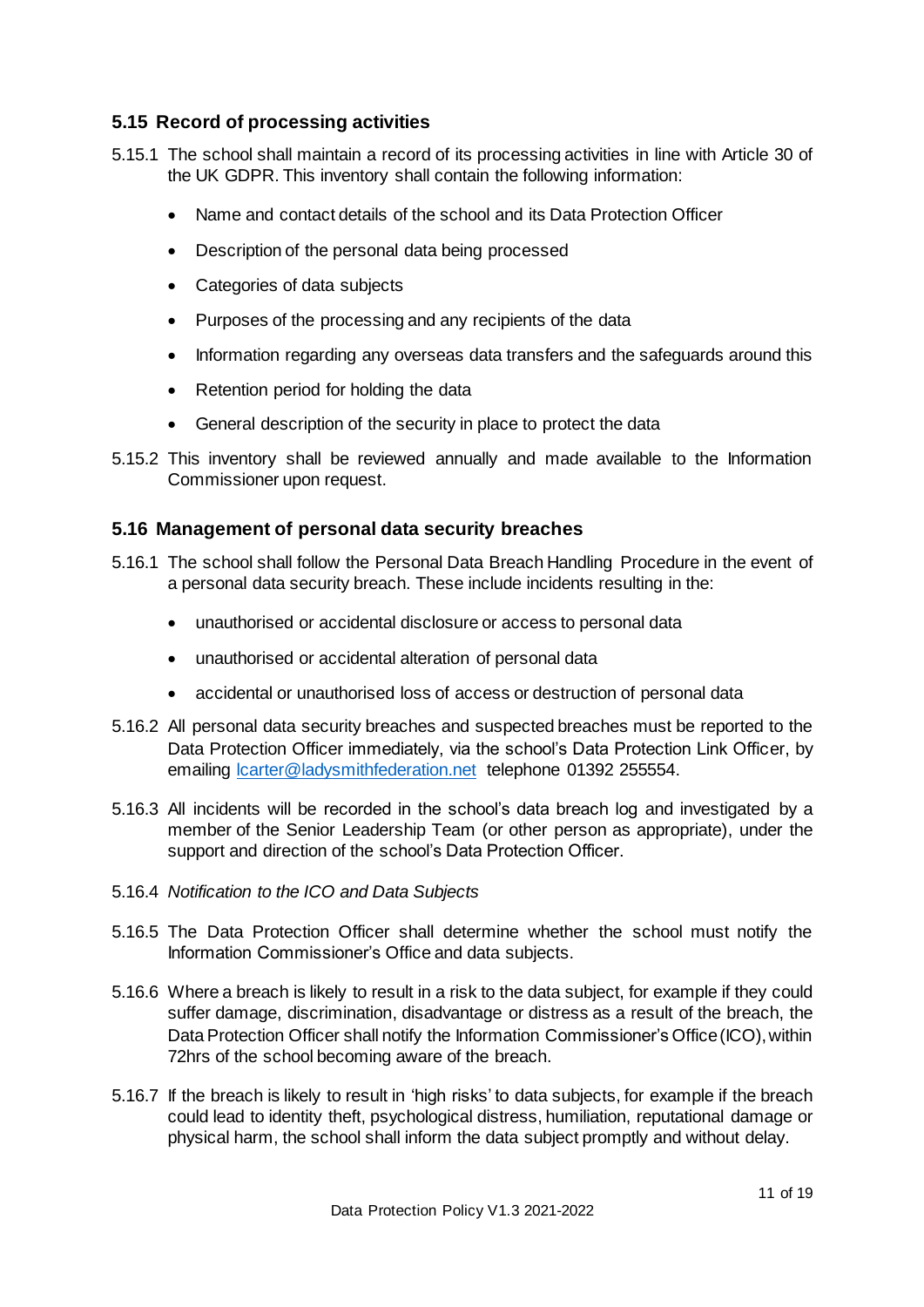- 5.16.8 When informing a data subject of a personal data breach involving their personal data, the school shall provide in clear, plain language the:
	- nature of the incident
	- name and contact details of the Data Protection Officer
	- likely consequences of the breach
	- actions taken so far to mitigate possible adverse effects

#### <span id="page-11-0"></span>**5.17 Data Protection Impact Assessments**

- 5.17.1 The school shall carry out Data Protection Impact Assessments (DPIAs) on all processing of personal data, where this is likely to result in high risks to the rights and freedoms of data subjects, particularly when using new technologies. This includes, but is not limited to the following activities:
	- Installing and using Closed Circuit Television (CCTV)
	- Collecting and using biometric information, such as fingerprints
	- Sharing personal data or special category data with other organisations
	- Using mobile Apps to collect or store personal data, particularly about children
	- Storing special category data in the 'Cloud'
	- Using systems that record large volumes of personal data, particularly where data processors are involved
- 5.17.2 The results from DPIAs shall be recorded and shared with the Data Protection Officer, who will advise on any privacy risks and mitigations that can be made to reduce the likelihood of these risks materialising. The Data Protection Officer will monitor the outcome of the DPIA, to ensure the mitigations are put in place.

#### <span id="page-11-1"></span>**5.18 Appointment of a Data Protection Officer**

- 5.18.1 The school shall appoint a Data Protection Officer to oversee the processing of personal data within the school, in compliance with Articles 37-38 of the UK GDPR. This person shall be designated on the basis of professional qualities and in particular, expert knowledge of data protection law and practices and the ability to fulfil the tasks referred to in Article 39 of the UK GDPR.
- 5.18.2 The school shall publish the contact details of the Data Protection Officer and communicate these to the Information Commissioner's Office.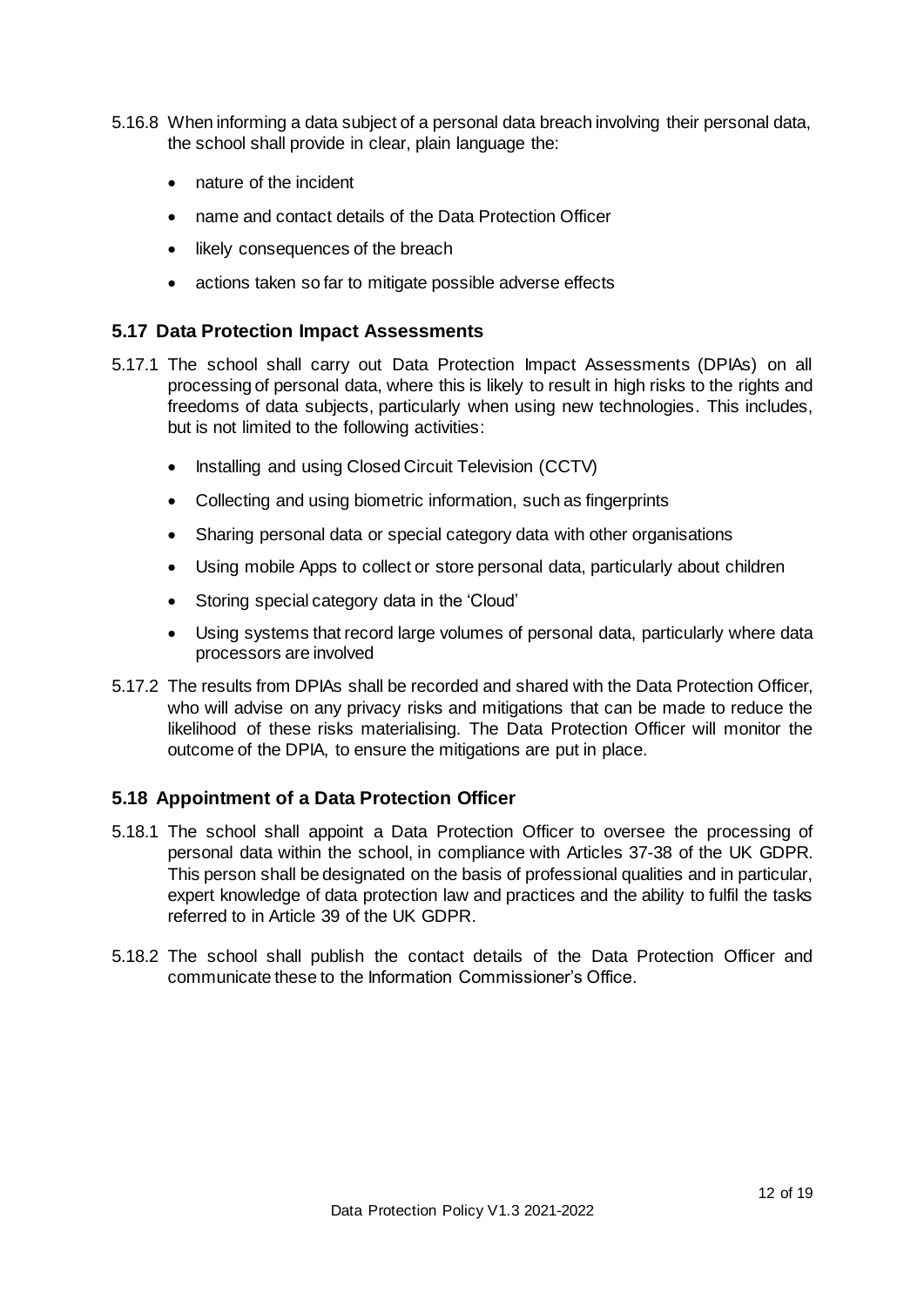# <span id="page-12-0"></span>6 Policy history

| <b>Policy</b><br><b>Version</b> | <b>Summary of Change</b>                                                                                                                                                                                                                                                                                                                                                                                      | Amended<br>by                                                                     | Implementation<br><b>Date</b> |
|---------------------------------|---------------------------------------------------------------------------------------------------------------------------------------------------------------------------------------------------------------------------------------------------------------------------------------------------------------------------------------------------------------------------------------------------------------|-----------------------------------------------------------------------------------|-------------------------------|
| and Date                        |                                                                                                                                                                                                                                                                                                                                                                                                               |                                                                                   |                               |
| Version 1.3                     | 1.1 - removal of the reference 'EU<br>$\bullet$<br>GDPR' changing this to 'UK GDPR'<br>$2.2$ – amended to read: This policy<br>should be read alongside the Personal<br>Data Breach Handling Procedure, Data<br><b>Protection Request Handling Procedure</b><br>and [insert other relevant policies and<br>procedures such as the E-Safety Policy;<br>ICT Policy, CCTV Policy, Acceptable Use<br>Policy etc]. | Data<br>Protection<br>Officer<br>(Firebird Data<br>Protection<br>Consultancy Ltd) | Xx xx 2021                    |
|                                 | $4.4.4$ – insertion of new sentence to<br>read - All individuals who handle the<br>school's data shall be made aware that<br>unauthorised access, use, sharing or<br>procuring of data, may constitute a<br>criminal offence under the Data<br>Protection Act 2018 and/or the<br>Computer Misuse Act 1990.                                                                                                    |                                                                                   |                               |
|                                 | 5.1.2 – insertion of new sentence to<br>read:<br><b>The</b><br>school<br>shall<br>have<br>appropriate measures and records in<br>place to demonstrate compliance with<br>the data protection principles.<br>$5.1.3$ – renumbering of existing<br>paragraph                                                                                                                                                    |                                                                                   |                               |
|                                 | 5.2.2 – insertion of new bullet point<br>to read: It is necessary for the<br>legitimate interests of the school<br>(where applicable) or third party,<br>except where such interests are<br>overridden by the data subject                                                                                                                                                                                    |                                                                                   |                               |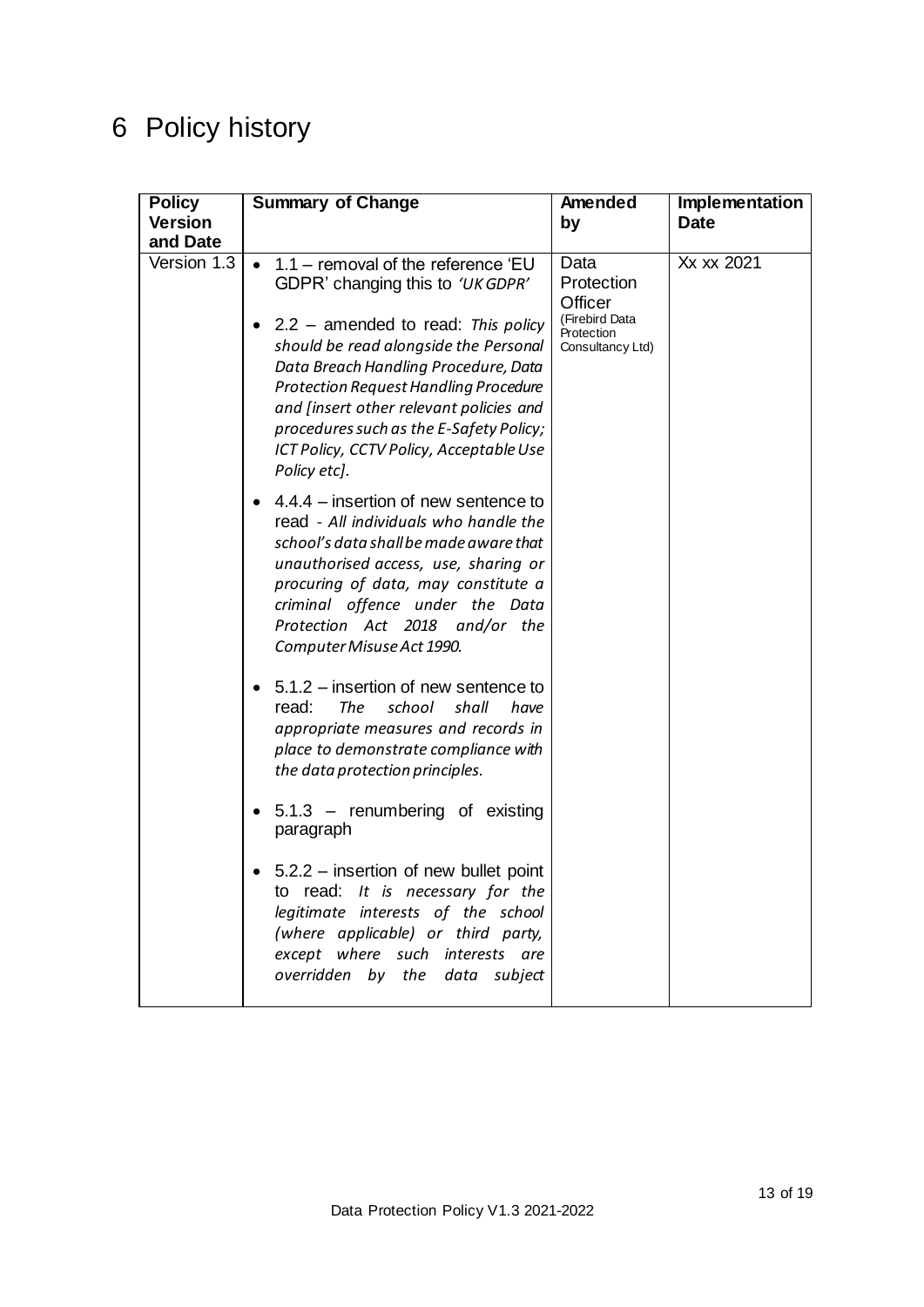| $5.14.2 -$ re-wording of paragraph to<br>read:<br>diligence<br>checks<br>Due<br>on<br>prospective data processors shall be<br>carried out as part of the school's Data<br>Protection Impact Assessment (DPIA)<br>process. A record shall be kept of the<br>school and Data Protection Officer's<br>findings on a DPIA report. |
|-------------------------------------------------------------------------------------------------------------------------------------------------------------------------------------------------------------------------------------------------------------------------------------------------------------------------------|
| $5.14.3$ – insertion of the phrase 'UK<br>GDPR'                                                                                                                                                                                                                                                                               |
| 5.15.1 insertion of the phrase 'UK<br>GDPR'                                                                                                                                                                                                                                                                                   |
| 5.15.2 re-wording of paragraph to<br>read: This inventory shall be reviewed<br>annually and made available to the<br><b>Information</b><br>Commissioner<br>upon<br>request.                                                                                                                                                   |
| 5.16.1 re-wording of paragraph to<br>read: The school shall follow the<br>Personal<br>Data<br><b>Breach</b><br>Handling<br>Procedure in the event of a personal<br>data security breach. These include<br>incidents resulting in the:                                                                                         |
| unauthorised or accidental<br>disclosure<br>or<br>access<br>to<br>personaldata                                                                                                                                                                                                                                                |
| unauthorised or accidental<br>alteration of personal data                                                                                                                                                                                                                                                                     |
| accidental or unauthorised<br>loss of access or destruction of<br>personaldata                                                                                                                                                                                                                                                |
| 5.16.2 re-wording of paragraph to<br>read: All personal data security<br>breaches and suspected breaches must<br>be reported to the Data Protection<br>Officer immediately, via the school's<br>Data Protection Link<br>Officer, by<br>emailing [insert school email address]<br>or telephone [insert school number].         |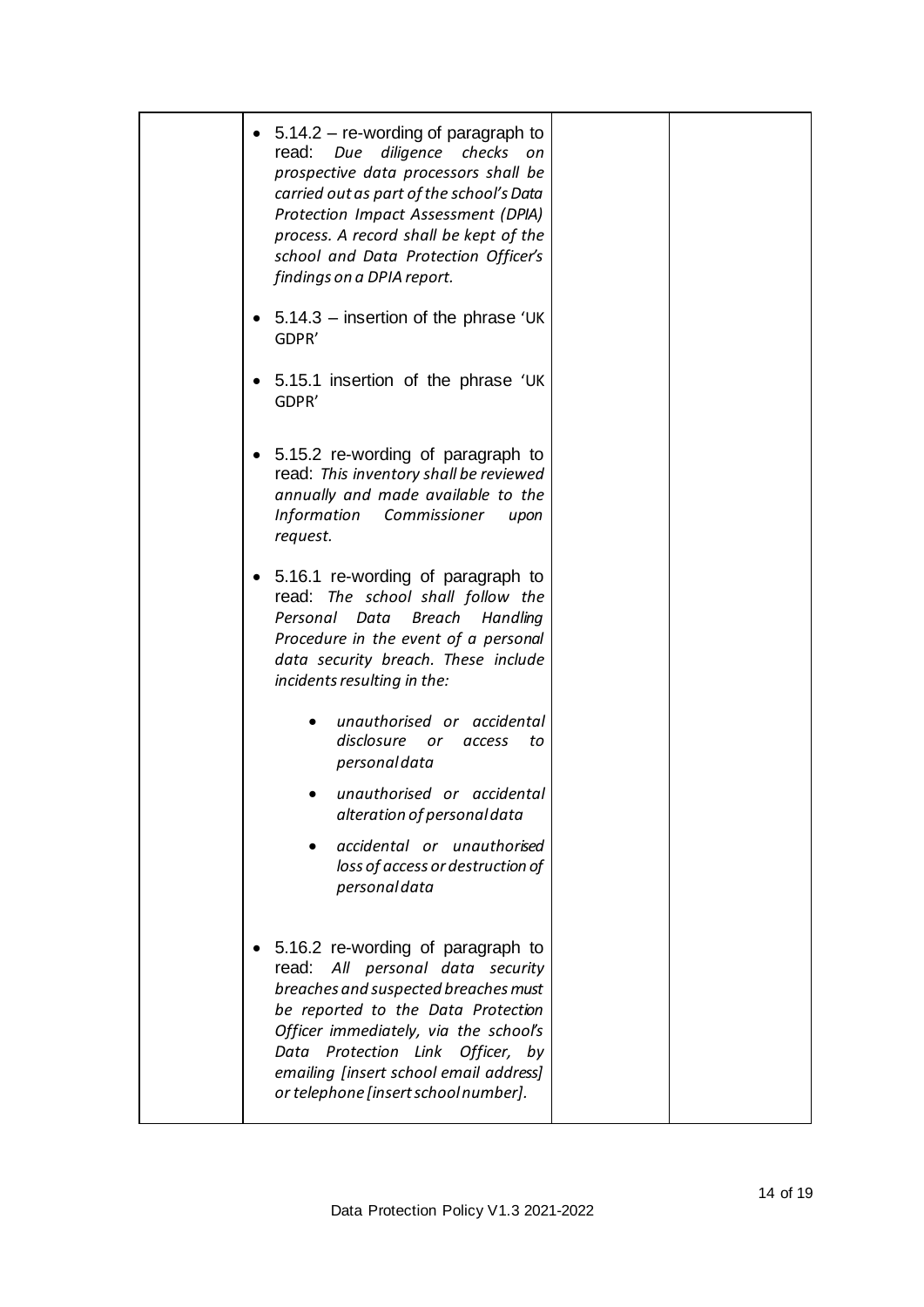|                                 | 5.16.6 re-wording of paragraph to<br>read: Where a breach is likely to result<br>in a risk to the data subject, for<br>example if they could suffer damage,<br>discrimination,<br>disadvantage<br>or<br>distress as a result of the breach, the<br>Data Protection Officer shall notify the<br>Information Commissioner's Office<br>(ICO), within 72hrs of the school<br>becoming aware of the breach.<br>5.18.1 insertion of the phrase 'UK<br>GDPR'<br>Removal of employee declaration<br>form at the end of the policy                                                                                                                                                                                                                                                                                                                                                                                                                                                                                                                                                  |                                                   |             |
|---------------------------------|----------------------------------------------------------------------------------------------------------------------------------------------------------------------------------------------------------------------------------------------------------------------------------------------------------------------------------------------------------------------------------------------------------------------------------------------------------------------------------------------------------------------------------------------------------------------------------------------------------------------------------------------------------------------------------------------------------------------------------------------------------------------------------------------------------------------------------------------------------------------------------------------------------------------------------------------------------------------------------------------------------------------------------------------------------------------------|---------------------------------------------------|-------------|
| Version 1.2<br><b>July 2020</b> | 5.2.3 - amended to read: When<br>$\bullet$<br>special categories of personal data are<br>processed (ie data which reveals a<br>person's racial or ethnic data; political<br>opinions; religious or philosophical<br>beliefs; trade union membership;<br>genetic or biometric data (eg<br>fingerprints); health data; sex life or<br>sexual orientation), this shall only be<br>done where a lawful basis has been<br>identified from the list above, and one<br>from the following list<br>$5.2.11$ – amended to read:<br>The<br>school's privacy notices shall be clear,<br>concise, easily accessible and published<br>on the school's website. All forms<br>collecting personal data shall include<br>reference to the school's privacy<br>notices and a link provided to their<br>location.<br>The following paragraphs have<br>been removed: 5.2.12; 5.2.13;<br>5.2.14<br>5.5.3 - amended to read: The school<br>shall carry out periodic sample checks<br>of pupil and employee files containing<br>personal data, to ensure the data is<br>accurate and up to date. | Amber<br>Badley,<br>Data<br>Protection<br>Officer | 1 July 2020 |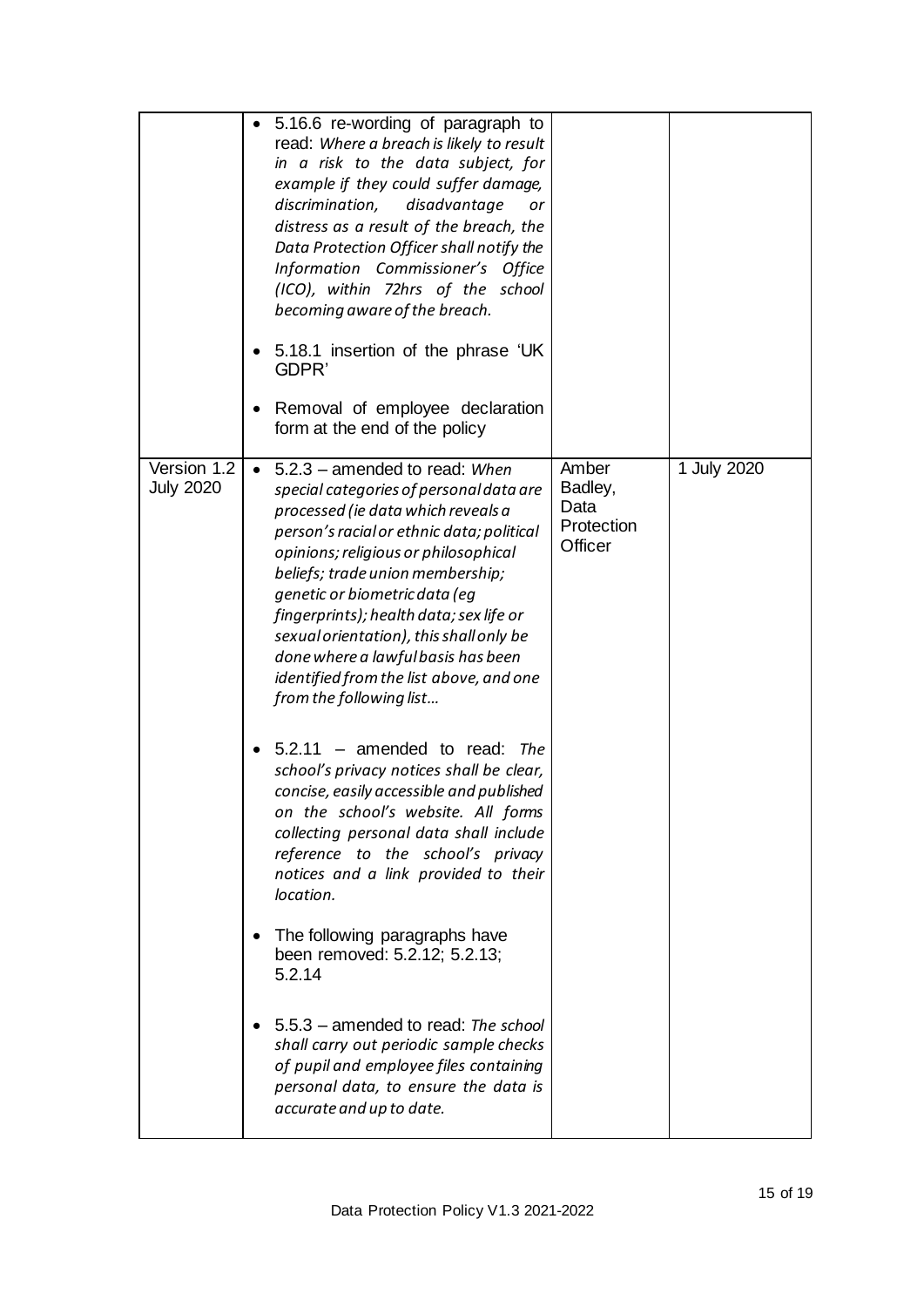|                               | $5.10.1$ – amended to read: Data<br>subjects have several rights under the<br>data protection legislation. The school<br>shall comply with all valid requests<br>(written or verbal) from data subjects<br>exercising their rights without delay,<br>and within one month at the latest.                                                                                         |
|-------------------------------|----------------------------------------------------------------------------------------------------------------------------------------------------------------------------------------------------------------------------------------------------------------------------------------------------------------------------------------------------------------------------------|
|                               | 5.10.2 - bullet points have been re-<br>worded in full                                                                                                                                                                                                                                                                                                                           |
|                               | 5.11.1 - amended to read: Data<br>subjects exercising their rights are<br>recommended to put their request in<br>writing and send it to the school at<br>[insert school postal address and email<br>address]. Data subjects can also<br>exercise their rights verbally. Requests<br>shall be handled in line with the<br>school's Data Protection Request<br>Handling Procedure. |
|                               | The following paragraphs have<br>been removed: 5.11.2; 5.11.3;<br>5.11.4; 5.11.5; 5.11.6; 5.11.7;<br>5.11.8                                                                                                                                                                                                                                                                      |
|                               | 5.14.2 has been amended to read:<br>$\bullet$<br>The school's Data Protection Officer, IT<br>Manager and Data Protection Link<br>Officer shall assess the appropriateness<br>of data processors before the school<br>purchases their services. A record will<br>be kept of their findings on a Data<br>Processor Due Diligence Report.                                           |
| Version 1.1<br>1 July<br>2019 | Version number and policy date<br>$\bullet$<br>(page 1)                                                                                                                                                                                                                                                                                                                          |
|                               | 2.2 amended to read [insert relevant<br>policies and procedures such as the E-<br>Safety Policy; ICT Policy etc].                                                                                                                                                                                                                                                                |
|                               | 4.2 amended to read: Headteacher<br>[or Principal]                                                                                                                                                                                                                                                                                                                               |
|                               | 4.2.1 amended to read: The<br>Headteacher [or principal]                                                                                                                                                                                                                                                                                                                         |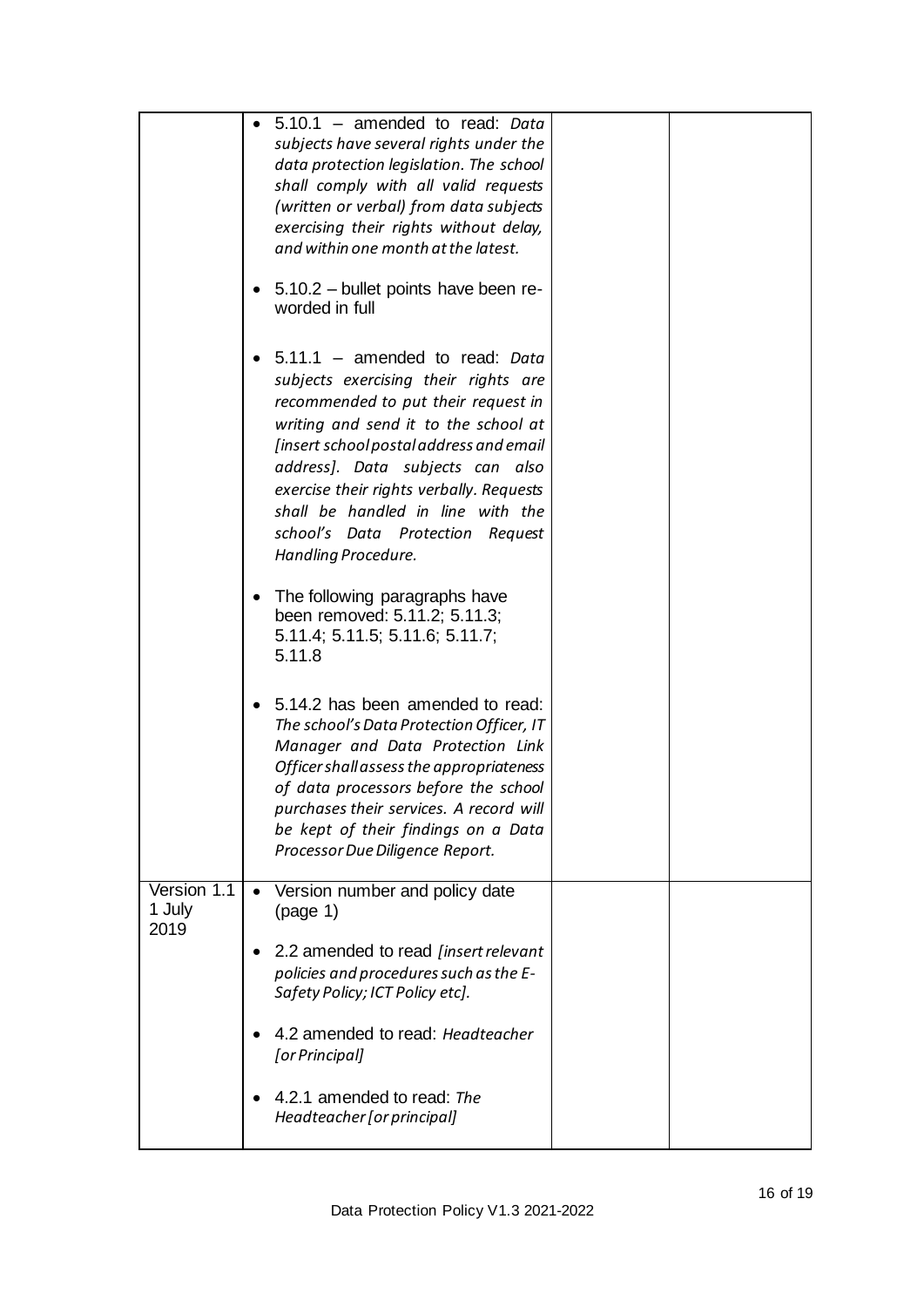| 4.3.3 amended to read: The DPO is<br>$\bullet$<br>Amber Badley, who can be contacted<br>through the school at [insert school<br>email address] or directly via<br>DPO@firebirdltd.co.uk                                                                                                                                                                                                                                                                                                                                                                                                                                  |  |
|--------------------------------------------------------------------------------------------------------------------------------------------------------------------------------------------------------------------------------------------------------------------------------------------------------------------------------------------------------------------------------------------------------------------------------------------------------------------------------------------------------------------------------------------------------------------------------------------------------------------------|--|
| 5.2.7 amended to include: Where<br>$\bullet$<br>consent is being obtained for the<br>collection or use of children's<br>information, consent shall be obtained<br>from a parent or quardian until the<br>child reaches the age of 12. Consent<br>shall be obtained directly from<br>children aged 13 years and over,<br>where those children are deemed by<br>the school to have sufficient maturity<br>to make the decision themselves<br>(except where this is not in the best<br>interests of the child. In such cases,<br>consent will be obtained from an adult<br>with parental responsibility for that<br>child). |  |
| 5.2.12 amended to read: This notice<br>$\bullet$<br>will be published on the school's<br>website; parents will be directed to<br>this on an annual basis.                                                                                                                                                                                                                                                                                                                                                                                                                                                                |  |
| 5.2.13 amended to read: Employees<br>$\bullet$<br>will be given a privacy notice explaining<br>how the school handles employee<br>information when they join the school<br>and directed to this annually<br>thereafter.                                                                                                                                                                                                                                                                                                                                                                                                  |  |
| 5.11.1<br>amended<br>to read:<br>Data<br>$\bullet$<br>subjects exercising their rights are<br>recommended to put their request in<br>writing and send it to the school at<br>[insert school postal address and email<br>address]. Data subjects can also<br>exercise their rights verbally. In such<br>cases, the school will promptly write to<br>the data subject outlining the verbal<br>discussion/request and will ask the<br>data subject to confirm this is accurate.                                                                                                                                             |  |
| Renumbering of paragraphs in<br>section 5.11-5.12                                                                                                                                                                                                                                                                                                                                                                                                                                                                                                                                                                        |  |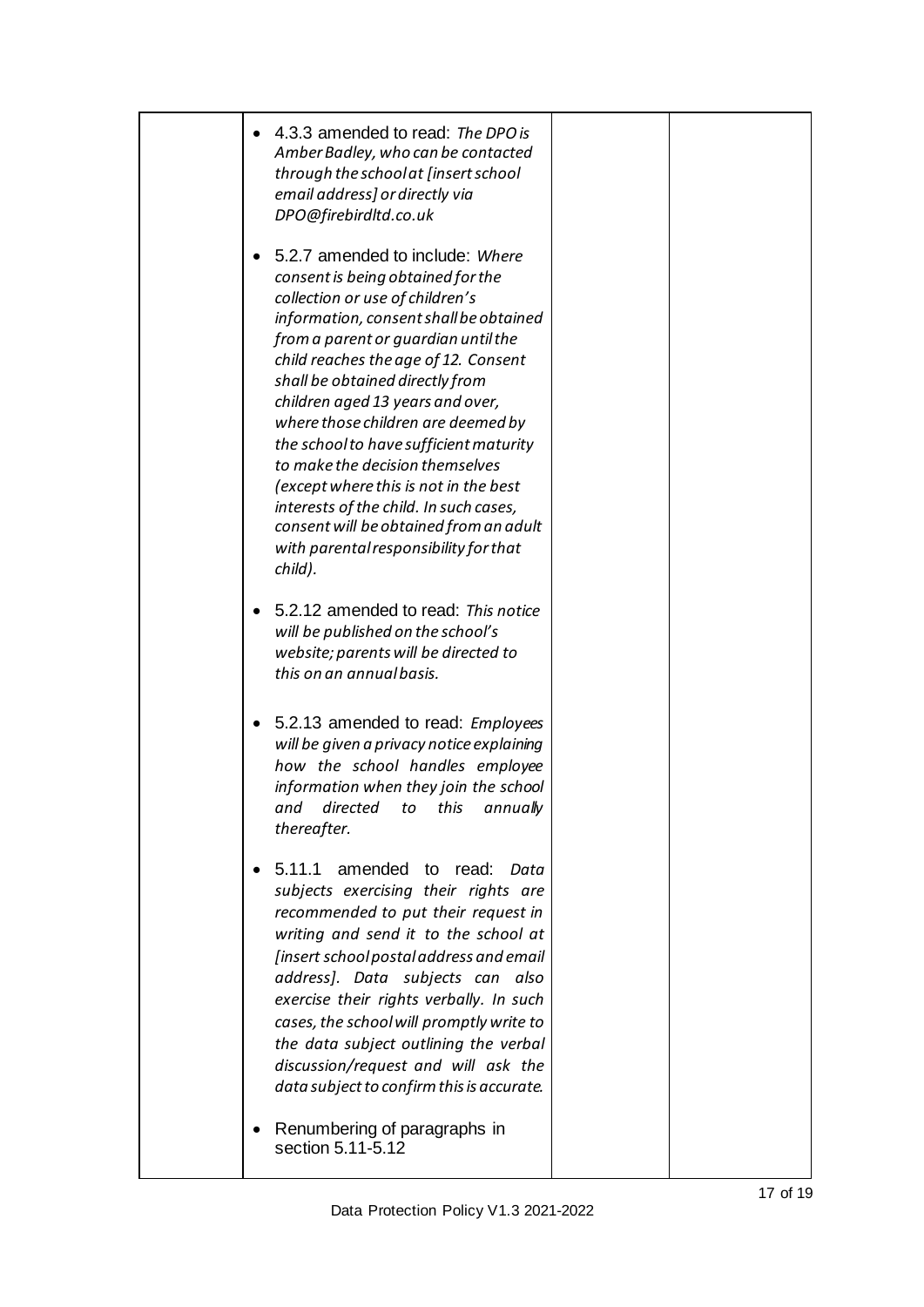|                               | • 5.11.4 amended to read: Pupils can<br>request access to their own personal<br>data when they have sufficient<br>maturity to understand their rights;<br>know what it means to make such a<br>request and can interpret the<br>information they receive. The<br>Information Commissioner's Office<br>and the Department for Education<br>quidance, suggests that children aged<br>13 years and above, may have<br>sufficient maturity in these situations,<br>however it is for the school to decide<br>this on a case by case basis. |                                                   |             |
|-------------------------------|----------------------------------------------------------------------------------------------------------------------------------------------------------------------------------------------------------------------------------------------------------------------------------------------------------------------------------------------------------------------------------------------------------------------------------------------------------------------------------------------------------------------------------------|---------------------------------------------------|-------------|
| Version 1.0<br>25 May<br>2018 | This policy replaces the school's<br>existing Data Protection Policy                                                                                                                                                                                                                                                                                                                                                                                                                                                                   | Amber<br>Badley,<br>Data<br>Protection<br>Officer | 25 May 2018 |